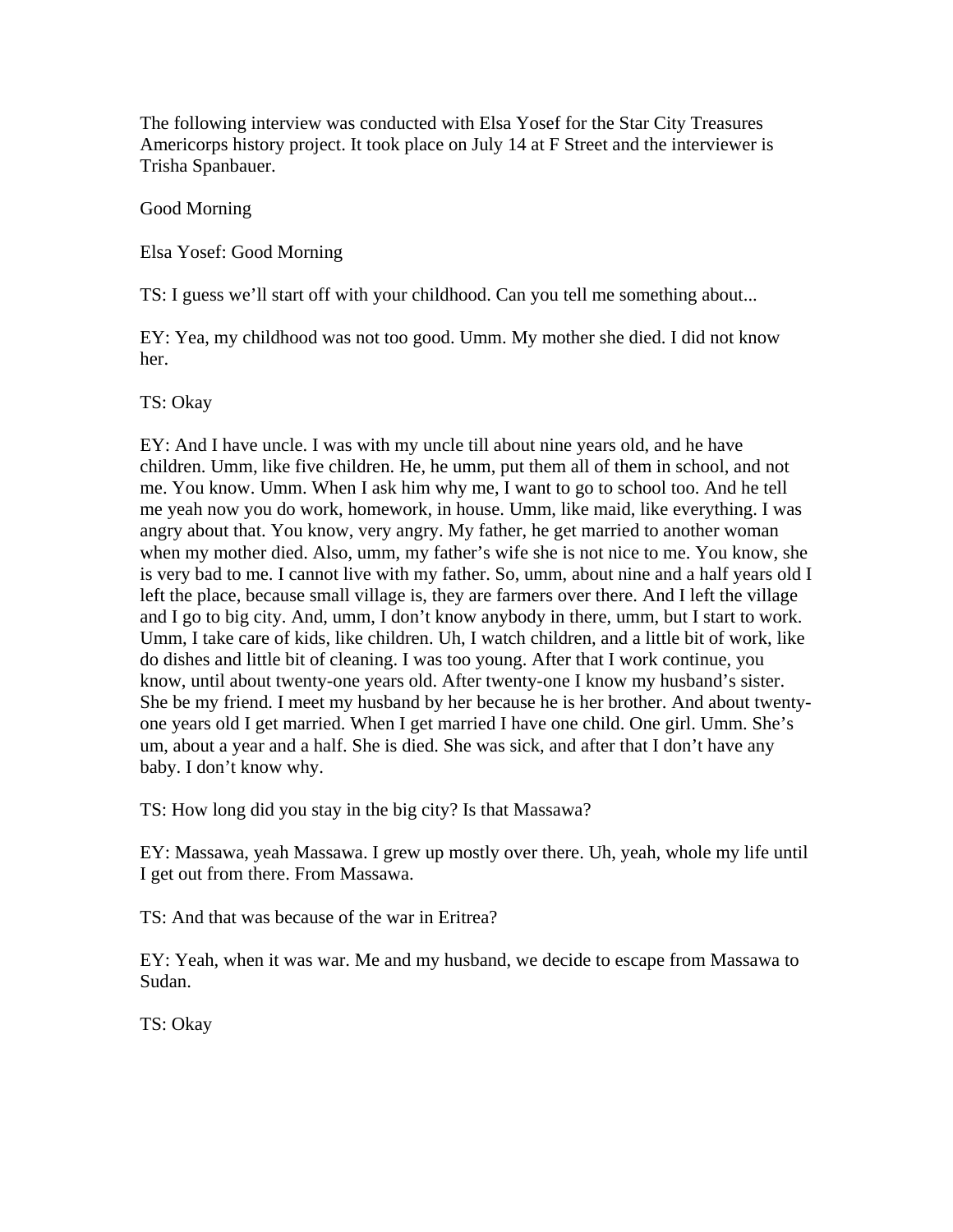EY: Yeah, we escape from Massawa to Sudan. He used to work like, a shipman. And uh, in Eritrea and Sudan and I was housewife in Sudan. And um, after that, after six years we live six years in Sudan. From Sudan after six years we decide to come to United States.

TS: When you fled Eritrea did you do that, umm, by car…

EY: no, walked…

TS: or did you have to sneak out

 $EY: walk...$ 

TS: or did you walk to Sudan.

EY: we walked twenty-one years. I mean twenty-one days.

TS: Twenty-one days of walking?

EY: Yeah, we all walk. We have one camel. We have like nine people. Umm… you know, sometimes I ride the camel, and the other people. But mostly we walk.

TS: So you took turns taking the camel and then sometimes you would just walk.

EY: Right.

TS: Did you have a lot of possessions with you? Could you take much with you from your home or was it just you?

EY: No, just me. I don't even take my clothes. Yeah, I didn't take anything, because you know when you escape, we are scared. If we have luggage or we have a lot of clothes in something. Um. If they catch us they put us in the jail. So, we don't take anything. Yeah, and we came to Sudan. Um. We live in Sudan, like six years. After six years we decide to come United States. And, uh, we go to Red Cross. Uh, we tell them our problem as a refugee and they send us to America.

TS: So, did you take a plane?

EY: Yes, I come by plane.

TS: Was that your first time seeing a plane?

EY: Yes, my first time.

TS: Was it scary?

EY: Yeah, scary.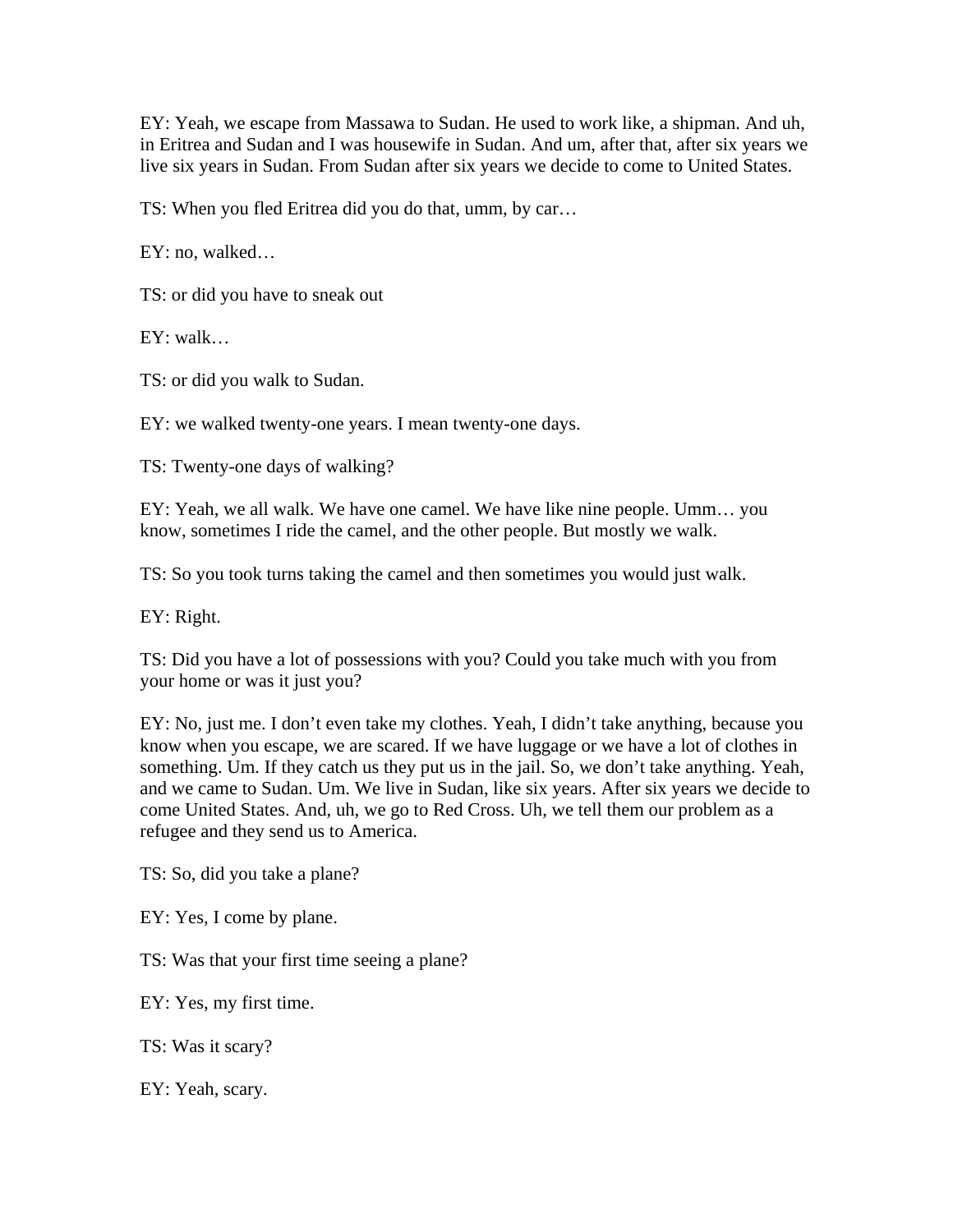TS: I remember my first time.

EY: I was nervous.

TS: They are loud.

TS & EY: (Laughter)

TS: So when you came to the United States, what year was that?

EY: When I came in 1986, we come off first in Dallas, Texas.

TS: Okay, Dallas.

EY: Yeah, Dallas, Texas. I like Dallas. Um. When we came here I was excited to go to school, to learn English. But my sponsor, they tell me. You know, they don't have budget because they bring lot of people, lot of people. And they want them to work. And I tell them I don't know how to, no English, no nothing. They tell me that's okay you will learn over there and they put me in work. Name, Western Hotel. I start there for my first job in three days.

TS: Three you days after you came to American you started working at Best Western?

EY: Yes. (Laughter)

TS: Wow. Were you cleaning rooms?

EY: I clean rooms, yeah, I clean rooms. Um. If we don't have room enough to clean, we go to help dishwasher. We go to help laundry. You know. You work in everywhere.

TS: And how long did you stay in Dallas?

EY: In Dallas, about… I stay in Dallas about three years and half. Three years and half and um my best friend come from Sudan to Minnesota and um she ask me please come here. Please come here, you know. She want me to move with her. And I say okay and we move to Minnesota. In Minnesota I used to work in Hilton Hotel. Hilton. My husband, he work in, um, Marriott.

TS: Okay. What did he do? Did he do similar work…

EY: He do buss boy. Yeah, I do housekeeping. And English, little bit, little bit, little bit, I learn, little, little, little. You know?

TS: Yeah.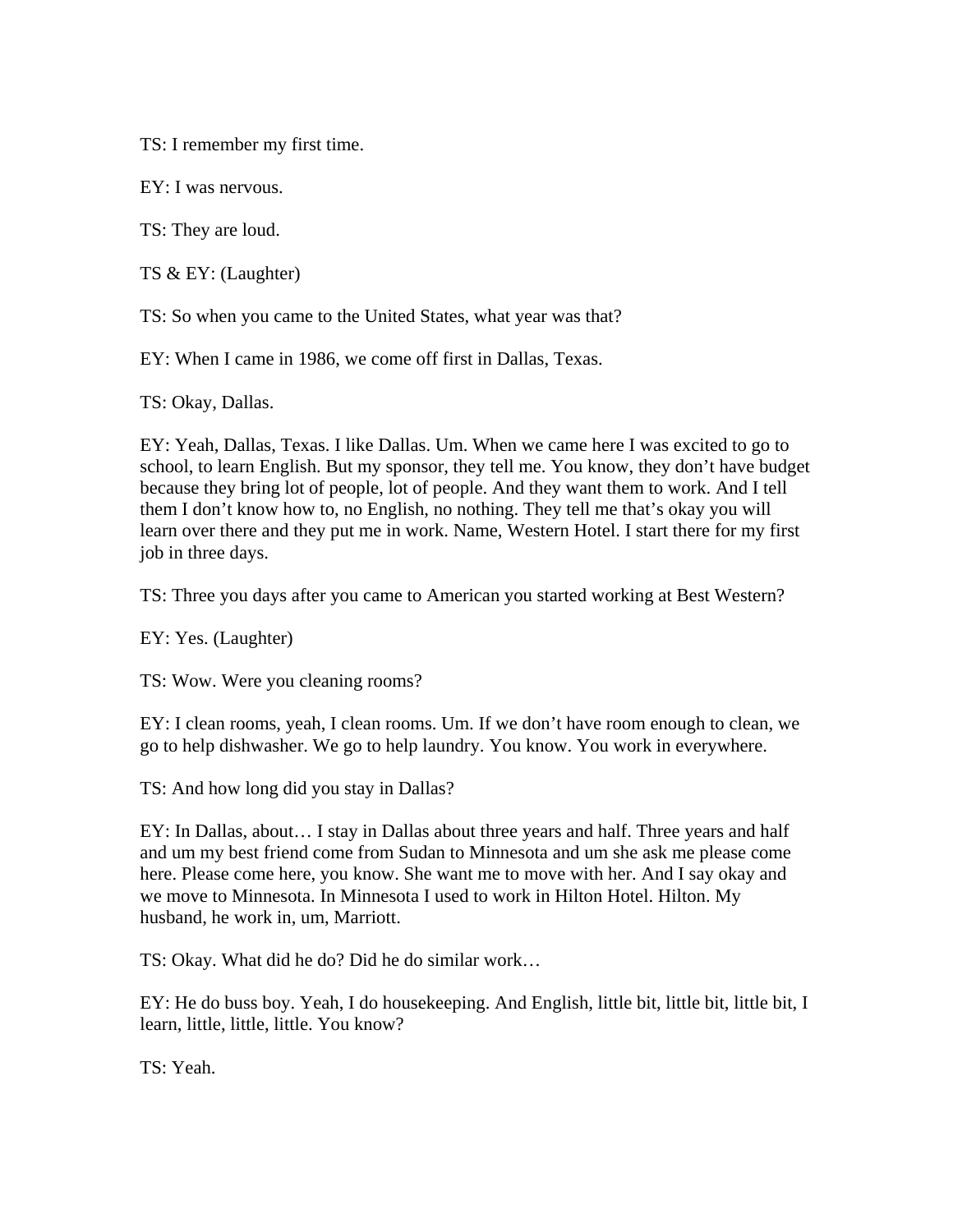EY: (Laughter)

TS: Did you take any classes when you were in Minnesota at all, or did you just learn it  $by...$ 

EY: By working.

TS: by working?

EY: Yeah, by working because they talked to me English and I learn little bit. I still my English is not perfect until now. But you know I'm trying.

TS: It's really good.

EY: Yeah (laughter)

TS: So, how long did you live in Minnesota?

EY: In Minnesota, seven years.

TS: And was that in St. Paul?

EY: St. Paul.

TS: Yeah.

EY: Yeah, I don't like Minneapolis.

TS: Oh… (TS& EY laughter) It's bigger.

EY: Big one.

TS: Yeah, um, and then where did you move from there?

EY: Oh, from there. I like to be with my best friend but my husband he don't like the cold.

TS: The winter?

EY: The winter, yeah. And he is saying we have to move and I say okay. We move to Arizona. 1993. Yeah, 1993 we move there. Still working, working in hotel. The same work. Um. I live in Arizona maybe about thirteen, fourteen years. I don't know. I cannot remember. And my husband, he be not good. But almost five years now, he change, he start to drink too much and I start to get sick, you know. And he go to bar and lot of things I don't like. And I tell him okay that's it. We get separated. And he is in Alaska now.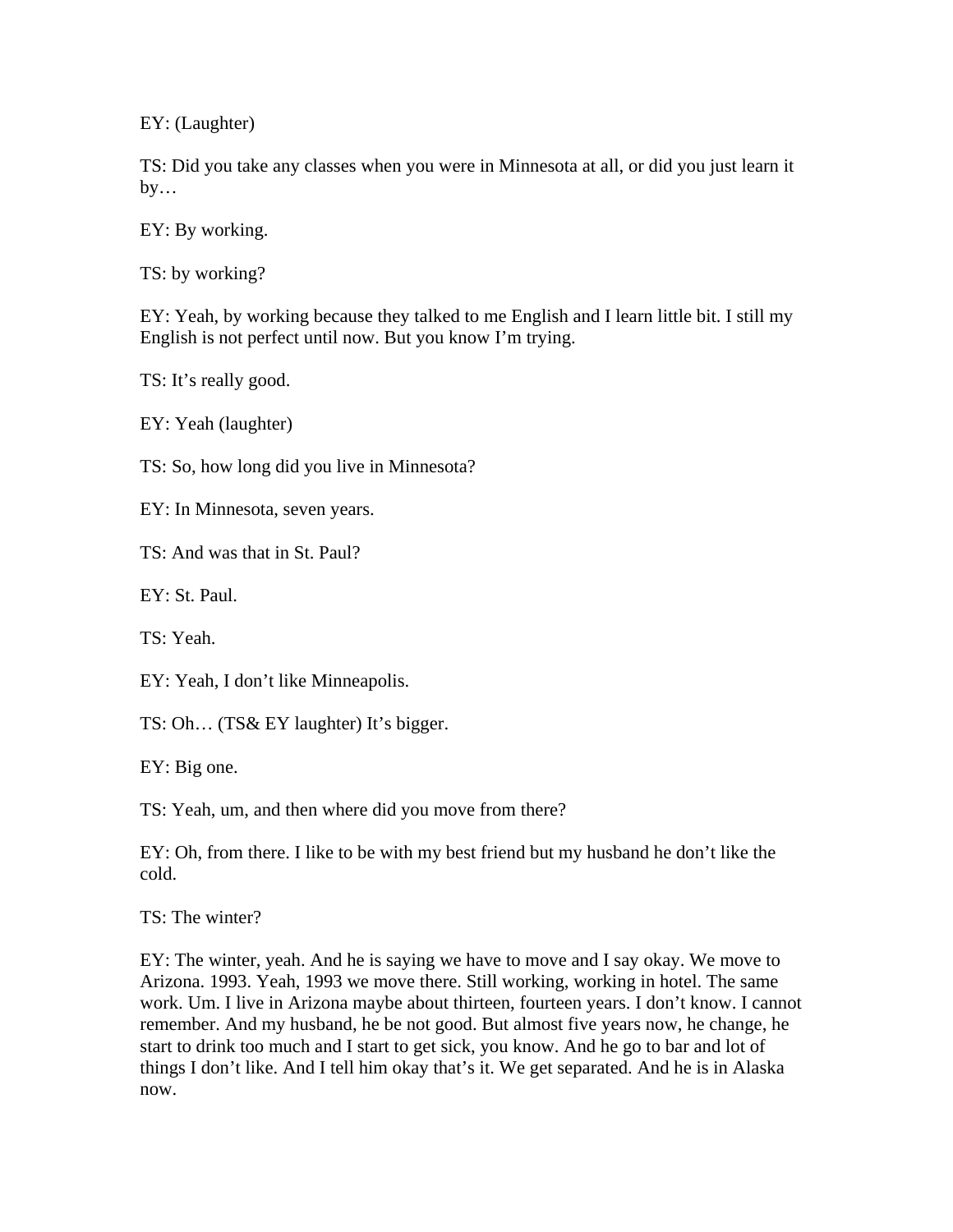TS: Alaska?

EY: Alaska. He is working in Alaska.

TS: I thought he didn't like the cold. I thought he didn't like the winter.

EY: They don't get out from the ship.

TS: Oh.

EY: They don't get out. Always inside the ship.

TS: Okay, what brought you to Lincoln.

EY: Um, to Lincoln. Arizona okay, When I get sick Arizona is very hot. And I get, um; all the time I cannot breath.

TS: Okay.

EY: You know, when I get sick. So I decide, some people they tell me, um, Lincoln is good air. Um, quiet. You know, because Arizona is a very big city. So I said okay, and I move here and meet you.

TS: Yeah, and so you have been here for about four years.

EY: No, two years.

TS: Two years?

EY: Yeah, Almost, almost. This October coming it will be two years.

TS: Two years. And then, I met you at the Sudanese - with the women who do the English training. How did you get connected with that group? When you came to Lincoln were there some sort of resources that you got connected with?

EY: The English class?

TS: Mmhm

EY: Yeah, um, Teesee, she know the place.

TS: Okay

EY: She used to go over there and when I meet Teesee she tell me she is also from my city - the same city over there in Eritrea.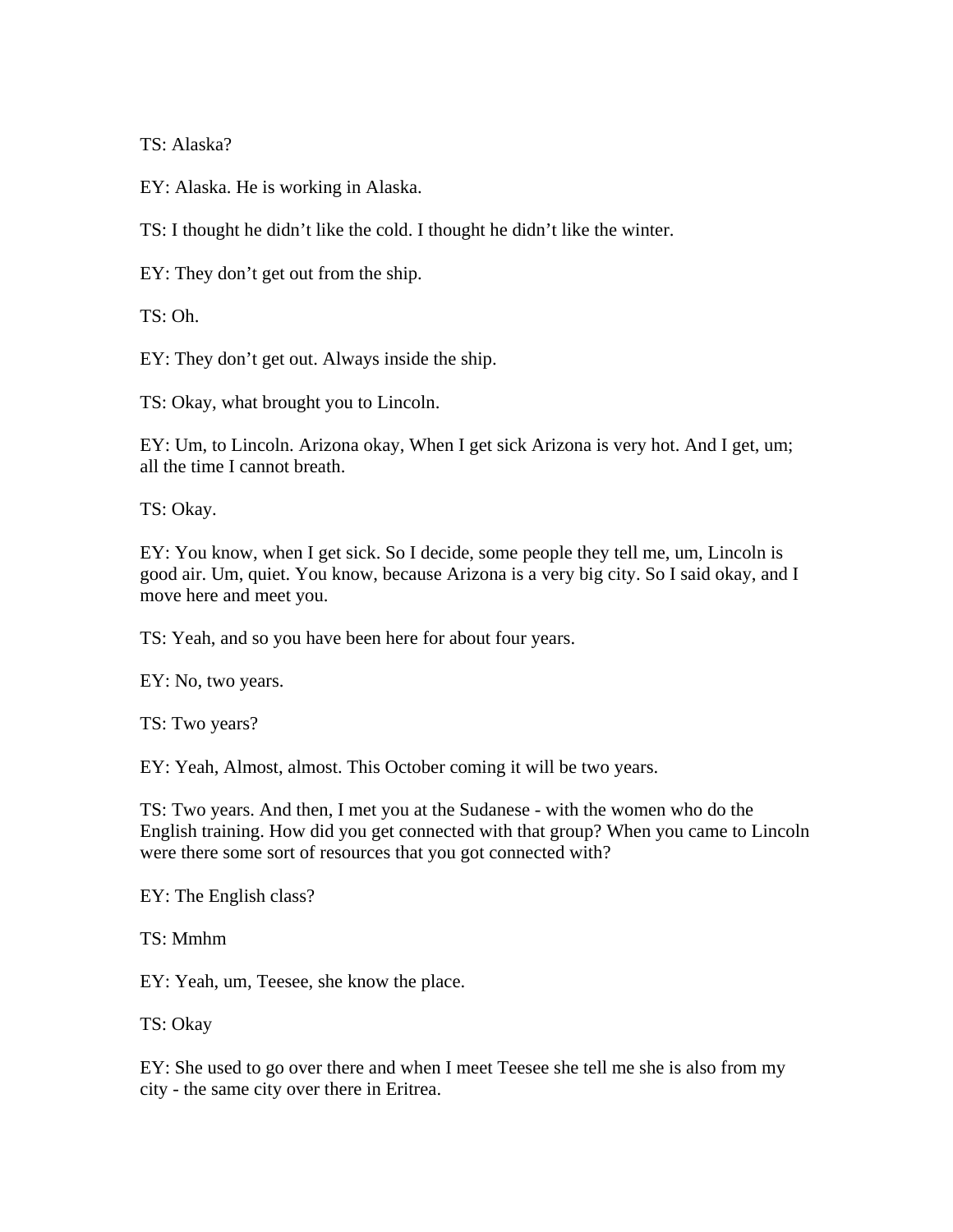TS: Okay.

EY: And she tell me if you want to go to school, let's go, and I start to go with her.

TS: Okay. How did you meet Teesee?

EY: Teesee, I meet Teesee, um, when I come and stay in here. I was in mission until I get my apartment.

TS: Okay

EY: And her husband, he meet me in bus station.

TS: Oh, okay.

EY: Yeah, and he ask me, "Where are you from?" And tell him I am from Eritrea. And he "Oh, I am from Eritrea too. I have my wife – I have family"

TS: You must have been very happy.

EY: Yes and he tell me "Come meet them." And I say okay and after three weeks I meet them. After I get my apartment in Lincoln. I meet them all, the husband and everything.

TS: Oh, that is fantastic.

EY: Yeah.

TS: So, um, have you been back to Eritrea?

EY: Yes, one time.

TS: One time, how long ago?

EY: Oh, this July, um, four years.

TS: Okay. Did you see anybody that you knew when you went back? Did you get to see family?

EY: Yeah. I have, um, my brother. I love him too much, you know, because, um, mostly only I have him, you know. But he's died, he was soldier.

TS: Oh, a soldier.

EY: Yeah, and he died and he have three children and wife and I go to visit them.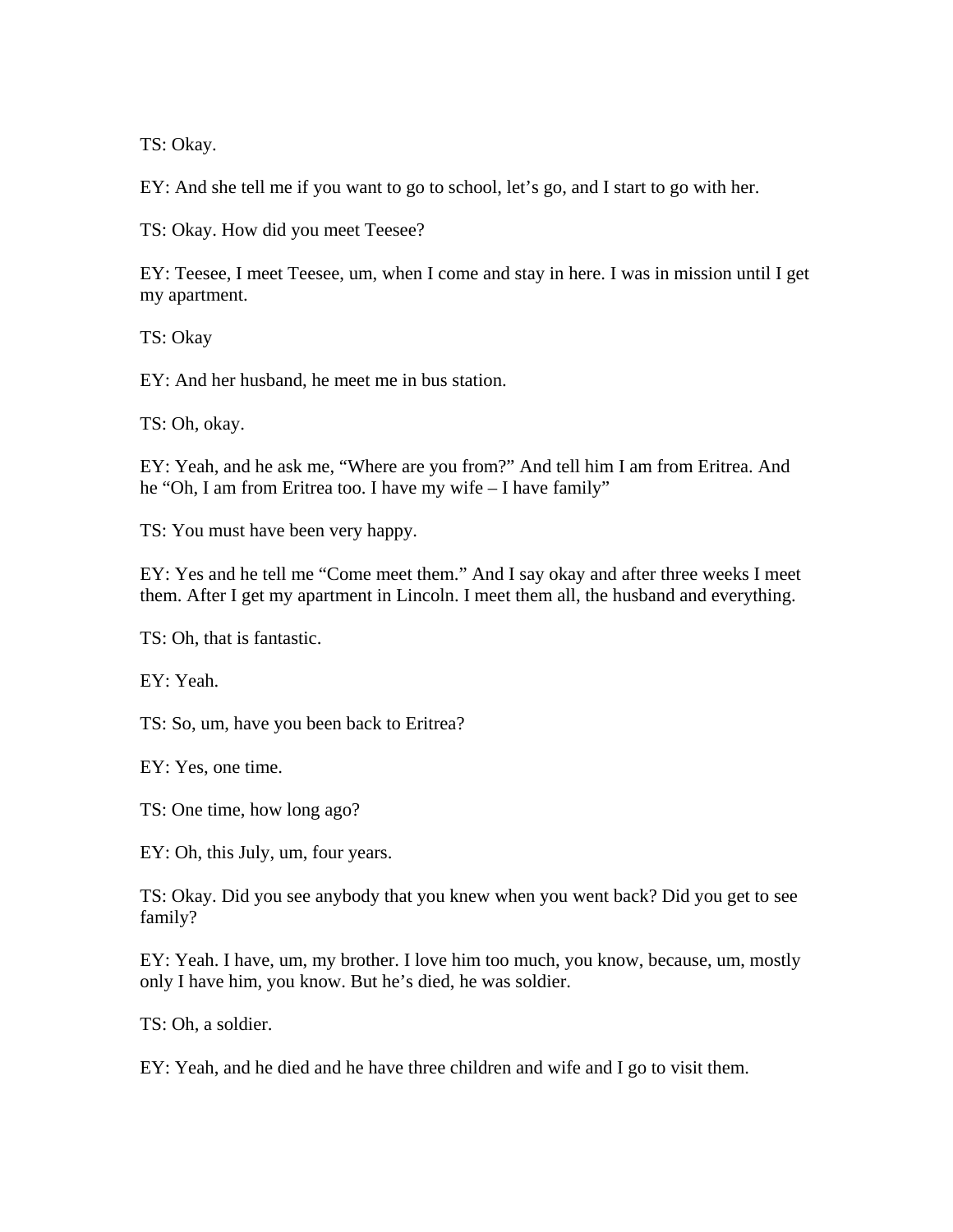TS: Do they live in Massawa?

EY: No, still they live in country?

TS: Oh, okay, did you get to go to Massawa too or did you just go visit them out in the country?

EY: Yeah, I go to the country, I go to the Massawa, I go everywhere.

TS: Have things changed a lot since you lived there?

EY: Yes it is, you know, the old building is not there. All is new because of the war. They build it all again. But the people I know. I don't meet anyone they are not there. You know, yeah, the older people – I don't see anyone.

TS: Can you tell me a little about, um, some of the traditions of Eritrea, um, the food, um, things that you did growing up?

EY: How they grow up their food?

TS: Well, um, can you tell me a little about the food, like what types of food you have – like the flat bread and the coffee that is traditional?

EY: Yes, traditional is what we eat – Injera. We eat spicy.

TS: Yes, very spicy.

EY: Yeah – very spicy and when we drink coffee – we have green coffee and we fry and we ground it up at home and we drink fresh coffee.

TS: Okay, so it's fresh. You just take it right from the plant and you fry it and you grind it. Wow.

EY: Yes.

TS: Are there any more memories from childhood of things that you did in Eritrea that we don't do here in the United States.

EY: Um, no, not really.

TS: Just the same.

EY: Because I was younger then - hair was different.

TS & EY: (laughter)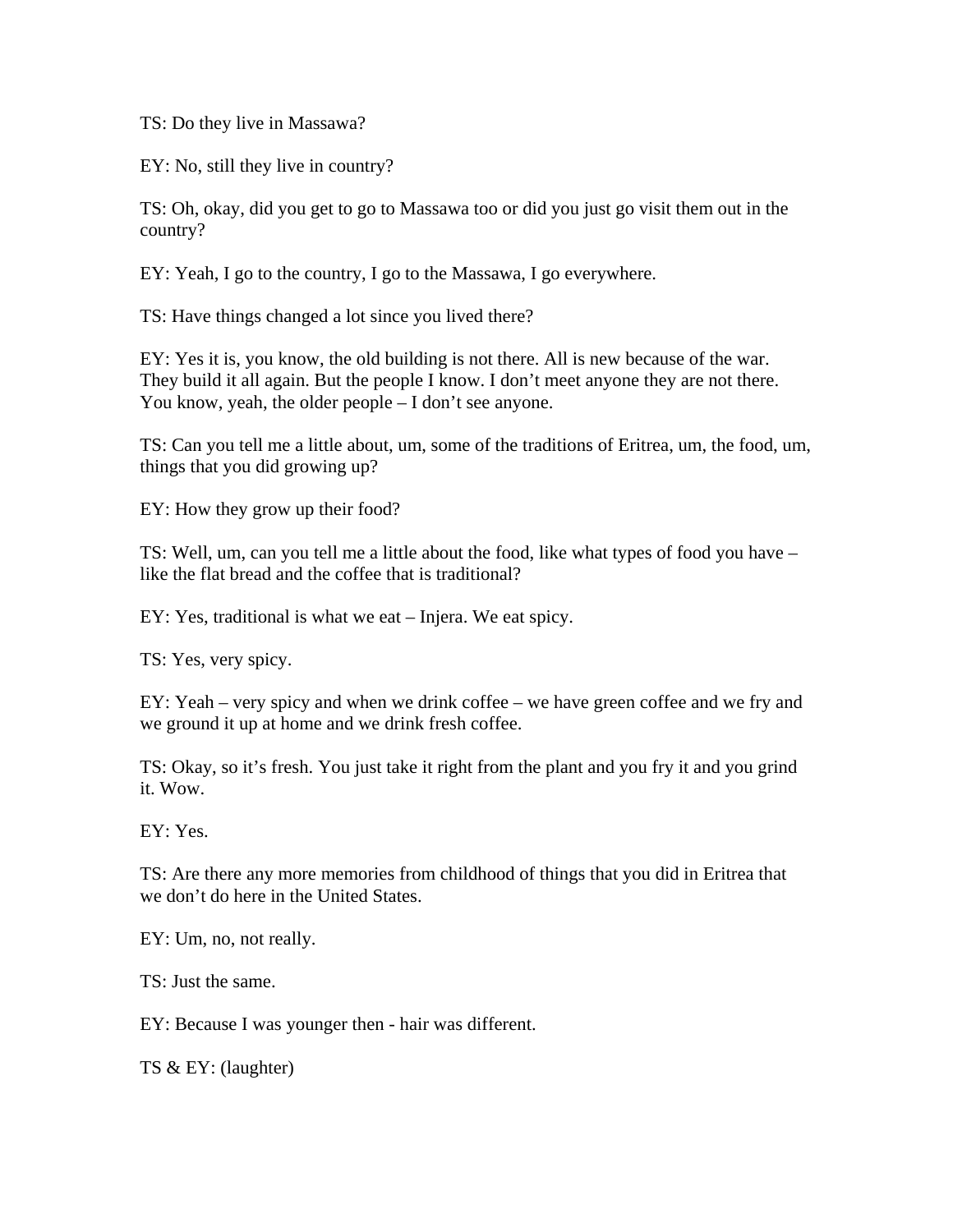TS: And when you lived in Sudan, um, was there, did you have to learn a new language when you moved there?

EY: Yeah, I have to learn new language and I think it was easy. English is very hard. Yeah, um, I learn um, you know, I learn very fast without any school. Just I learn from people, the language.

TS: Is there any thing you miss about…

EY: About Sudan.

TS: Yeah, or Eritrea

EY: Not really, no, because I didn't even know over there, you know. So, but Sudan I lived six years there – it was very nice, you know. People nice – they have good heart and now everything is okay. Yeah.

(Interviewer note: Elsa is very proud of her accomplishments in citizenship classes and asked me to include it in her interview)

TS: Have you gotten U.S citizenship?

EY: Almost.

TS: Almost there?

EY: Almost, and now I have appointment end of August.

TS: Oh, fantastic.

EY: Yes, August 31.

TS: Wow.

EY: Yeah, I will go to interview; I hope if I do best on interview - they will want to give me citizenship.

TS: Yeah, so you have been taking classes right here at F street?

EY: Yes.

TS: Well that's fantastic.

EY: Yes, my class is right here. (Motions to the room next door)

TS: Right next door?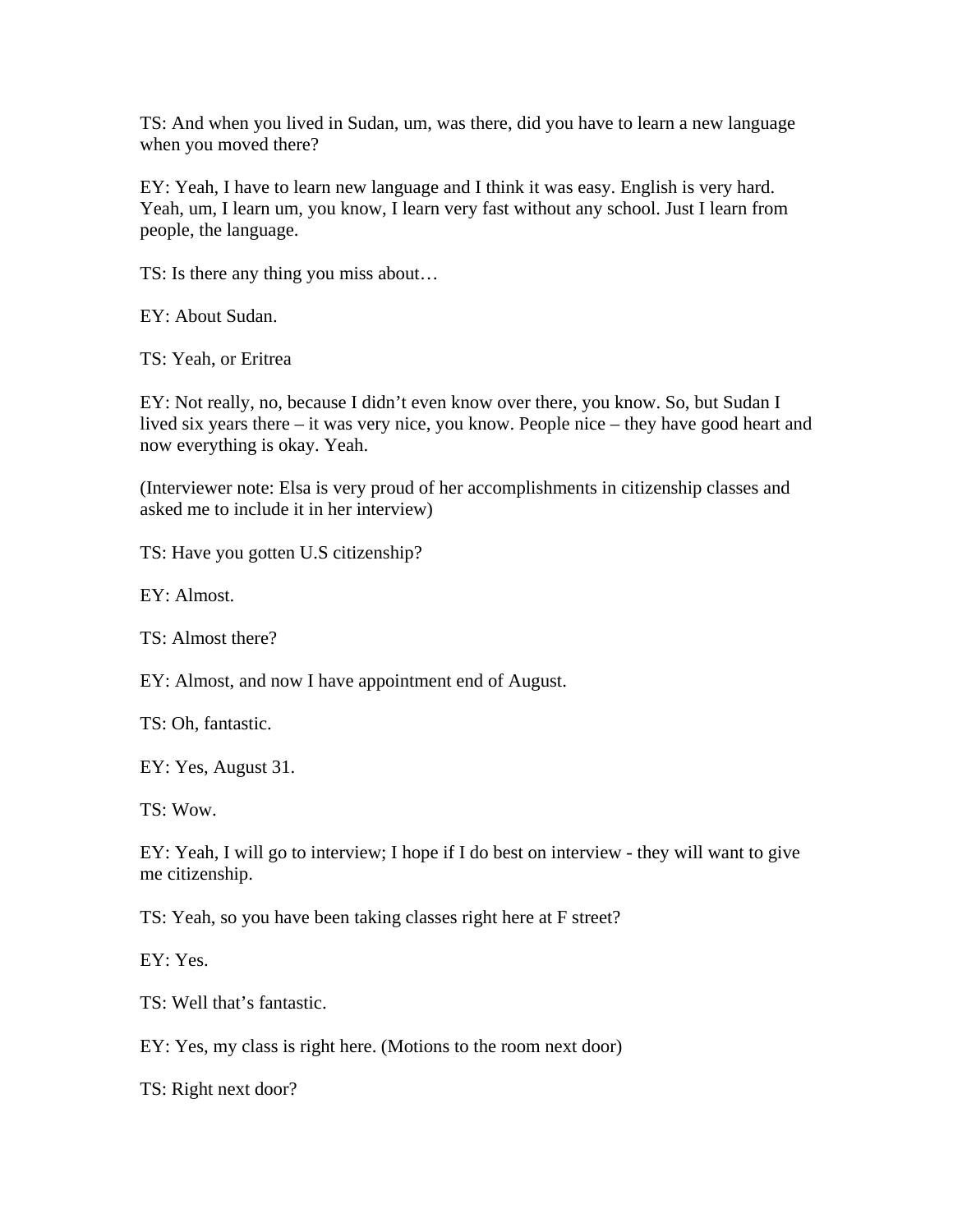EY: Yeah.

TS: Um, what kind of recommendations would you give to people who are coming here for there first time? Who are just new to America from Sudan or Africa or Eritrea? Do you have any advice or what would you say has been helpful.

EY: Um, well, my advice to them is, you know, when you, um, when you get out from your country it's very hard – I know, learn language. We don't enough education, you know, like I tell you I don't even go to school.

TS: Right…

EY: And, some people they are like me too and it's sometimes hard – it's very hard. The language and if you don't read and writing it's very hard but one thing, American people they are very nice. They help you everywhere where you go, you know. If you tell them I don't know that – they help you, you know. And for the new people I would tell, you know, the first time is going to be hard for them but later it's okay. (Laughter)

TS: And are you enjoying the time here in Lincoln?

EY: Yes, yes, very much.

TS: Alright, well um, I'm just going to ask you a couple more questions and then we'll wrap this up. Now when you moved to Lincoln did you top working or do you still do housekeeping?

EY: No, you know, uh, three years ago I lost my job – because I am not healthy anymore. I have diabetes.

TS: Oh diabetes.

EY: Yeah I have depression, yeah, stress. I have accident at my work – my back.

TS: oh.

EY: Yeah, and I have a lot of sickness, you know, but they treat me, the doctors, you know. I have two doctor one for my back and one psychiatrist. And I'm okay. I take medication and I'm good.

TS: That's good.

EY: I'm good, but sometimes I think worry because I don't go to work, you know. Always if you stay home it is very boring.

TS: Yeah, it's hard to fill your day with things to do.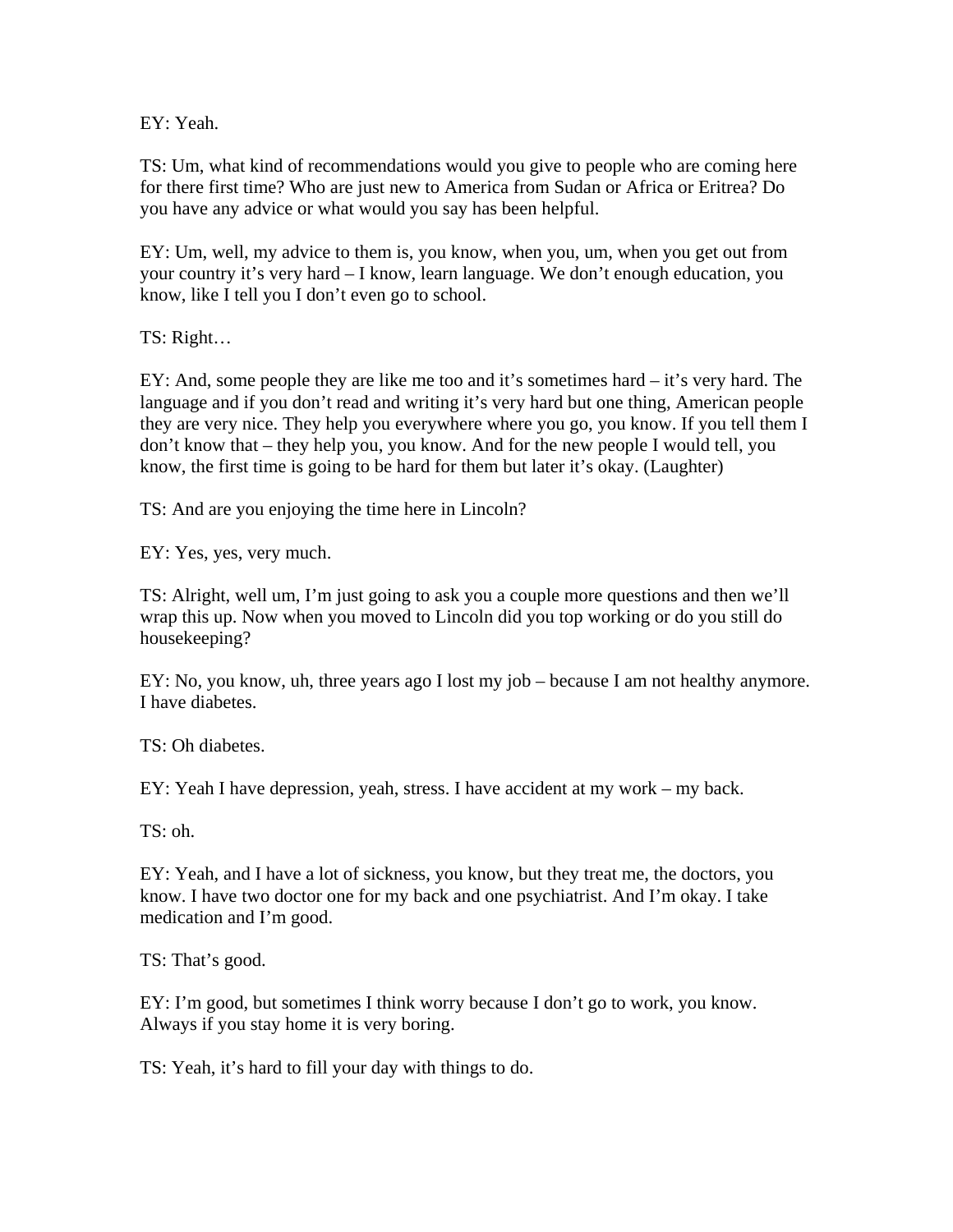EY: Yes.

TS: Um, Can tell you a little bit more about, you said you had one brother. Did you have any more brothers or sisters?

EY: I have by my father one sister and one brother.

TS: Okay.

EY: But, um, my brother the older one – from my mother and from my father.

TS: Okay.

EY: So, the other brothers and sisters, I didn't even know them, you know.

TS: When you lived with your uncle?

EY: Yeah, but I know my brother very well. He is nice to me.

TS: That's good.

EY: And that's why I like him the most. Yeah.

TS: Okay, and do you see your uncle anymore, or?

EY: Oh, when I come back there, um, if he's alive I don't want to see him. Yeah, but they told me he died three years ago. When I get there they tell me that.

TS: Okay.

EY: Yeah, when I get there they tell me that.

TS: When you came to Massawa at nine and a half.

EY: Yeah, nine and a half.

TS: Were there people helped you, um, find a place to stay.

EY: Yeah, when I came there, um, I have like for my mother, cousin. Not close cousin, but they are cousin. And um, she let me, like um, one week with her. And she get for me um, take care of children, work. And, yeah.

TS: So did you or have you seen any of those people since you have been in the United States.

EY: No.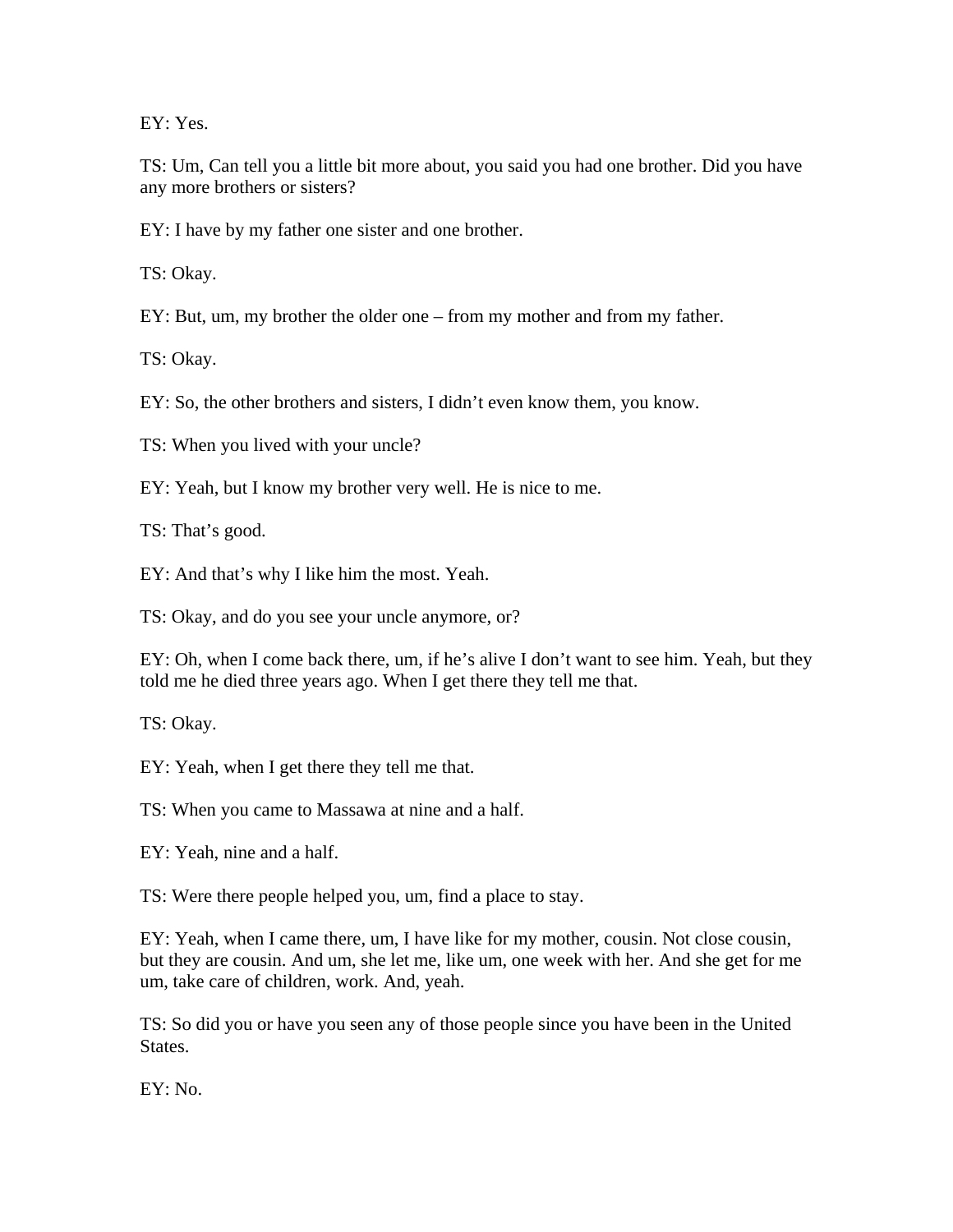TS: And did you have any friends in the Sudan that who you managed to keep contact with?

EY: Yeah, I have some friends in the Sudan. Yeah, I have couple friends.

TS: Have you seen them at all?

EY: No, because I left them there. They don't come to America.

TS: So, did you come just by yourself to America?

EY: With my husband.

TS: Were there any other refugees with you?

EY: Yes. Yes they was. But when we get to New York everybody different state. (Laughter)

TS: And when you got to, um, Texas, they set you up with a job. Did they also find you a place to stay?

EY: Yeah, they pay for us, the apartment for one month.

TS: One Month?

EY: Yes. (Laughter)

TS: And then, um, your friend in Minnesota, do you go and visit her sometimes?

EY: I don't go but I call her.

TS: Oh, that's good.

EY: I call her and she call me. Yeah.

TS: Okay, um, what did you first expect when you came to America. Did you expect this or was it kind of overwhelming. Did you expect such… Did you have any expectations when you got on the plane in Sudan?

EY: Yeah.

TS: Did you think it would be like this, or was it different than you thought it would be?

EY: Well, um, I was expecting when I come to America to go to school, to learn.

TS: Yeah?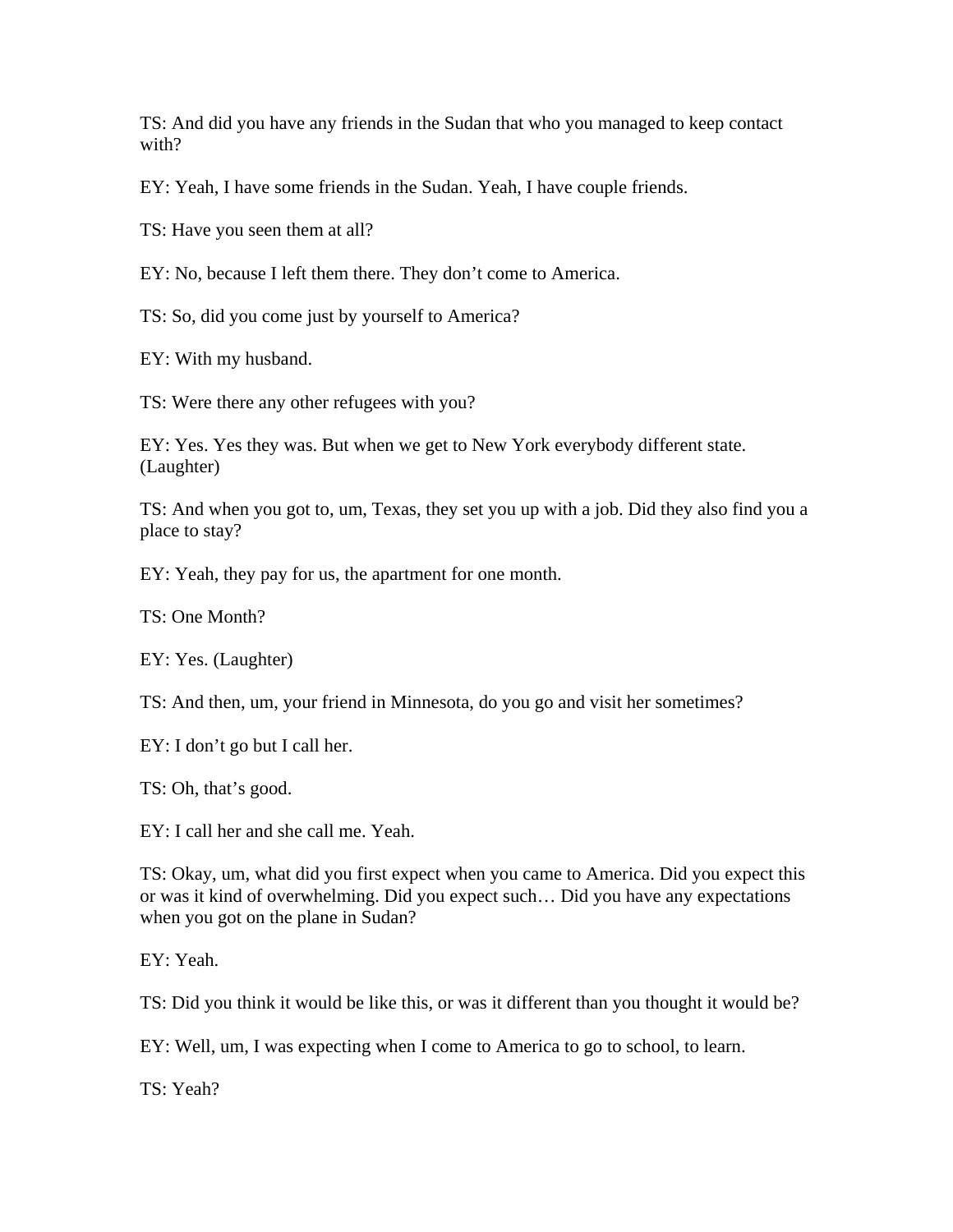EY: But I don't get that.

TS: And so coming to Lincoln was the first opportunity you had to go to school and learn?

EY: Yes, this is my first time.

TS: With the Lincoln Literacy Council. How long have you been going to classes there?

EY: Um, about six months I guess. And when they open I go back.

TS: Will that be in the fall?

EY: Yeah.

TS: Um, when you came to Lincoln - so they told you that it was healthier for you to come here and so did you take the plane here or did you drive? Who brought you here? Did you come with anybody?

EY: Oh, I come by bus.

TS: Um, and then when you got here you went to the Mission.

EY: Yeah, I went to the Mission and they help me. Yeah, I stay in Mission like twentyfive days. Yeah, and then I get my apartment.

TS: Yeah, um, anything else you would like to tell me about yourself or Lincoln or coming to American or about Sudan or Eritrea?

EY: Well, um, the best is America. Yes. Yes, it's the best because Africa is, you know, always they are fighting, always there are war, always people die, you know. America's the best.

TS: Yeah.

EY: Yeah, I would go back to visit if I got money. I would go to visit but I would want to come back. (Laughter)

TS: I guess will about wrap this up, um; I don't have any other questions at the moment so I will stop the recording. Um, so I'm just adding a little bit more to my interview with Elsa. What was your brother's name?

EY: My brother's name is Shemai.

TS: When you left, did he also go to live with your uncle?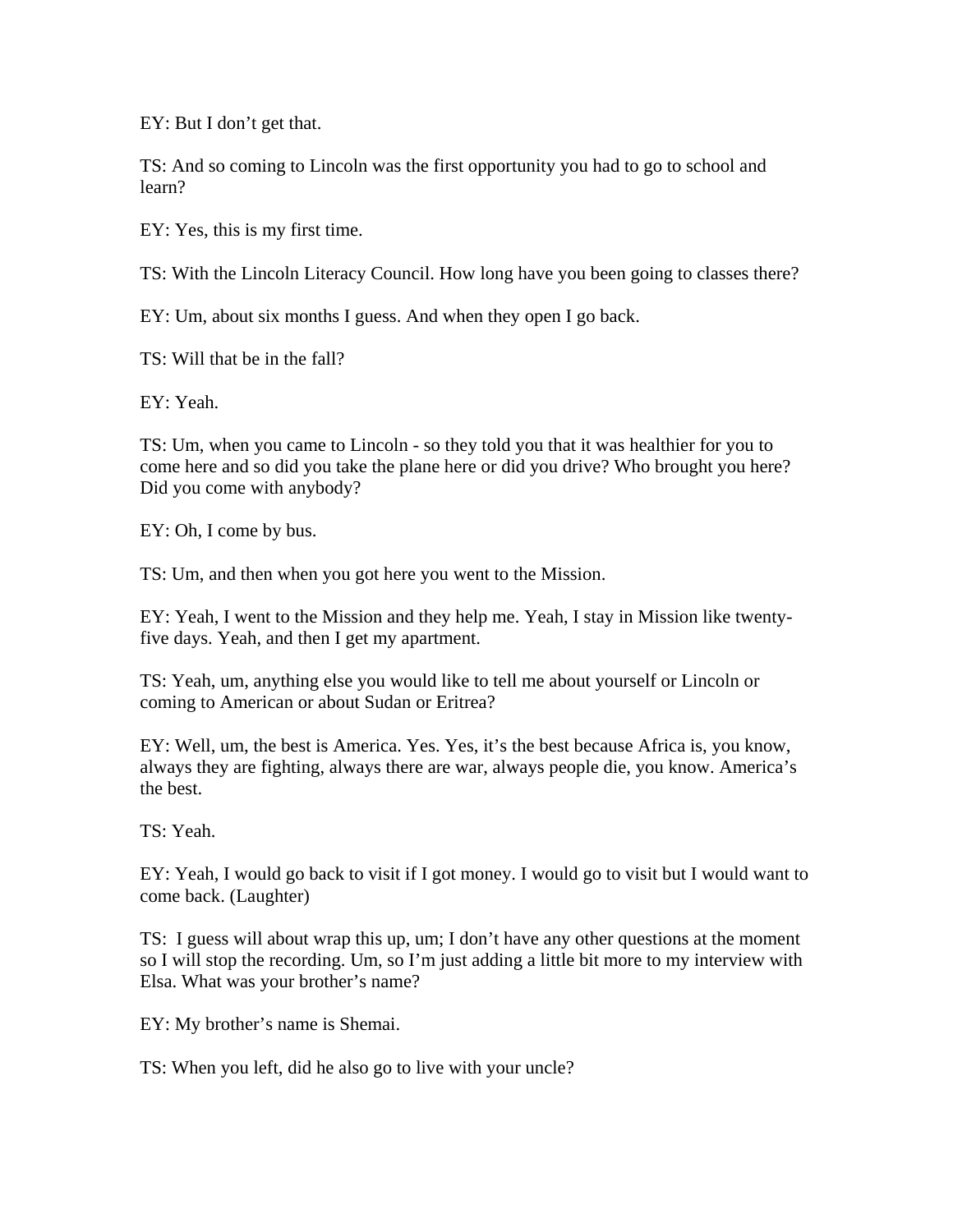EY: yeah, he live with my uncle, but you know, he was not okay there.

TS: Did he leave with you to go to Massawa or did he stay with your uncle?

EY: He stay with my uncle but he came every three months to see me. Every three months.

TS: Oh, that's good. And then you said that you met a friend in Massawa and that's how you met your husband. Can you tell me any more about that friend? Did you meet her at working, or?

EY: Oh, my husband's sister?

TS: Yes.

EY: She was, when I used to work, she was neighbor from the people I work with. They was neighbor. She was with her sister too, with her older sister. She's younger. I meet her there.

TS: Okay, and then she introduced you to her brother?

EY: Yeah, when we grow up he keep coming and I meet him there and we get married. They happy. (Laughter)

TS: And how old were you when you got married?

EY: Twenty-one.

TS: Twenty-one. Is that a normal age?

EY: In my country?

TS: Yeah, about in your twenties.

EY: Yeah.

TS: So then you had the one baby that died and that was still when you were in…

EY: In Eritrea.

TS: Okay.

EY: In Eritrea, actually when I was young.

TS: And, um, how old were you when you left to go to Sudan?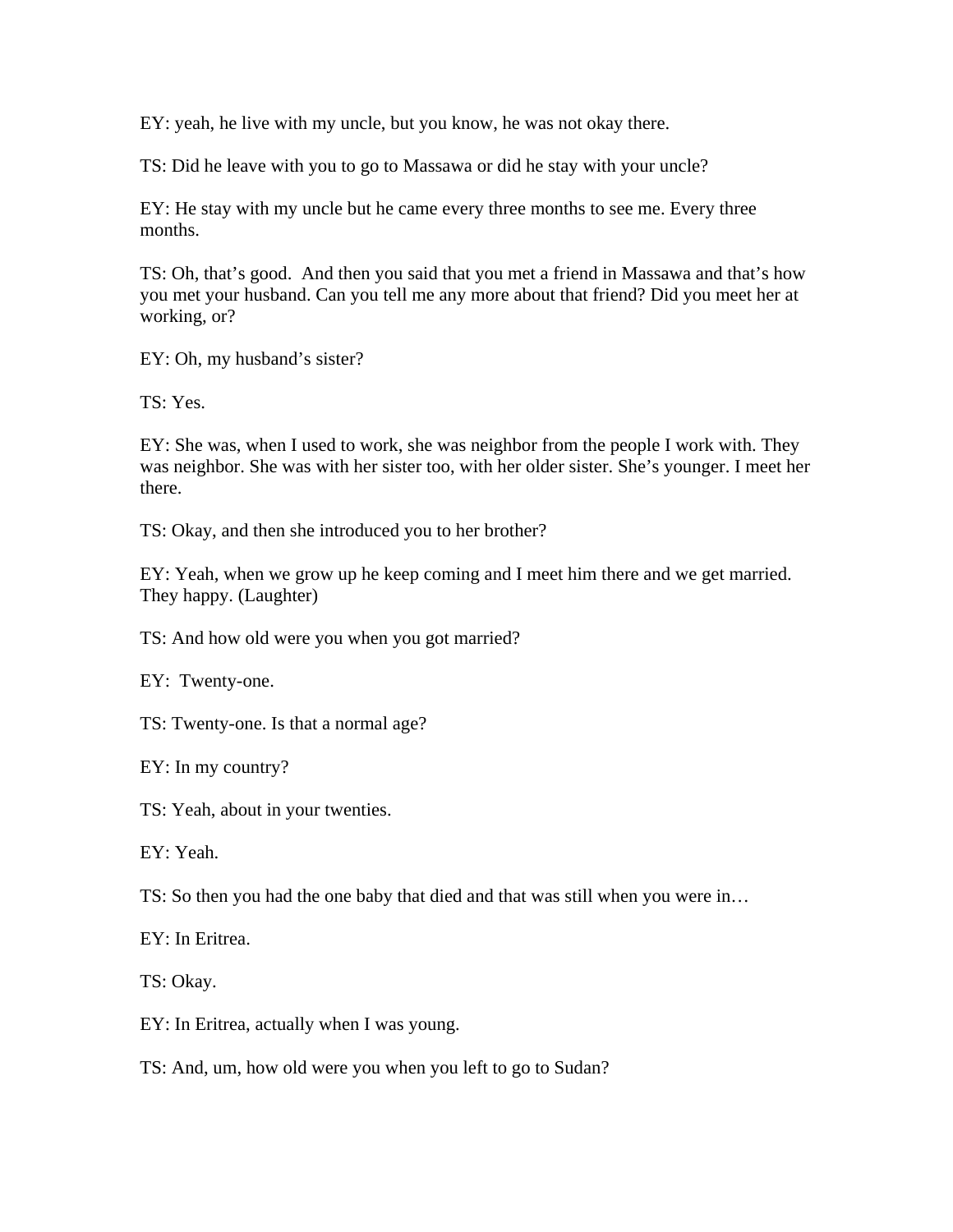EY: Oh, when I came to United States?

TS: No when you left Eritrea to go to Sudan?

EY: I was, I think I was like twenty-two.

TS: Okay, um, and you lived there for six years, um, what did your husband do while you lived in Sudan?

EY: He used to work in ship.

TS: In ship, and that's what he does now in Alaska?

EY: Yeah.

TS: Do you still talk to him at all?

EY: No, right now, I don't feel to talk to him, but someday that's okay we will be friends.

TS: Yeah?

EY: Because he is nice but he don't take care of himself. He drink too much. Yeah.

TS: Okay, so I'm trying to think if there is anything…

EY: That you forget. (Laughter) It's okay.

TS: Um, tell me about your marriage… the ceremony… were there lots of people or a small gathering?

EY: My wedding was only three people that I know and one priest.

TS: One priest.

EY: That's it.

TS: Where did you get married?

EY: At home, then we go to church and that's it.

TS: Okay.

EY: That's because I don't have money, you know.

TS: How long of a ceremony is it? Does it take a long time? Do you exchange words or do you do anything.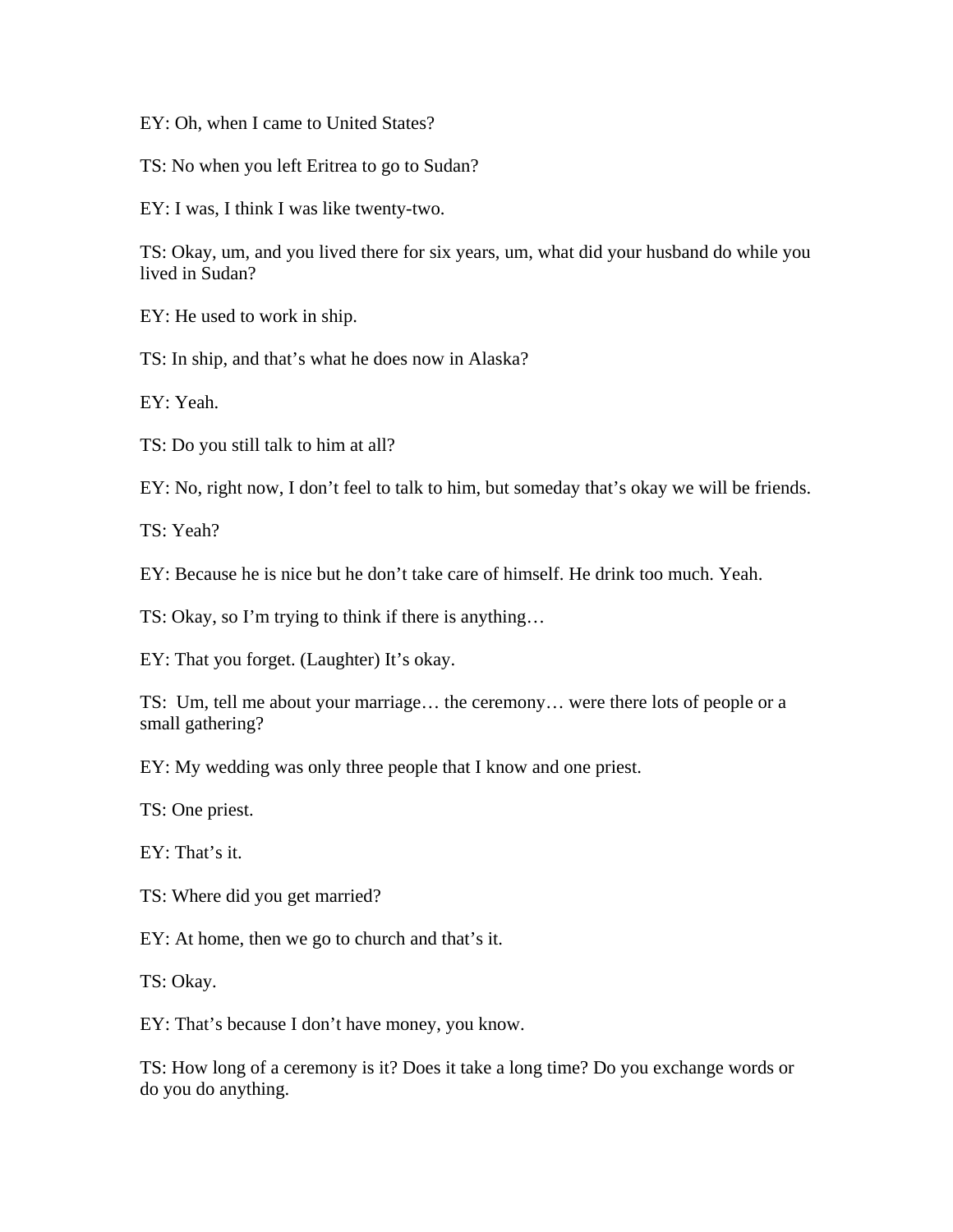EY: It was a Saturday morning, okay, and we go to church, and he bring for us the priest and he come our home with these three people. The three people that are with us and that's it. It was not big. Yeah.

TS: Do you exchange rings? Is that a custom there too or is that just western.

EY: Yeah, I got ring, when I get big – it's not getting on.

TS: Do the men wear rings too, or does just the women wear a ring?

EY: Men too, but you know what men and women they don't care about ring – they worry about it that much. (Laughter)

TS: Um, now clothing wise. Do you have any other customary clothing – like the Sudanese women often have?

EY: Yeah, we have, we call it Zuria. This is our traditional dress. I will show you when you come to my home.

TS: Okay, and um, is that something that you wear every day – that traditional dress.

EY: Not every day, but when it is like holiday, you know. Like holiday and sometimes when I go to church I wear it too. It white dress.

TS: Okay, um, do you have any, were there any traditional footwear in Eritrea and Sudan? Sandals or shoes?

EY: Yeah, I like sandals.

TS: Had you ever had a car in Eritrea or Sudan? Have you ever learned how to drive?

EY: No in America I would be very scared. Nervous, yeah. No I didn't learn how to drive. (Laughter)

TS: Did you husband ever learn how to drive?

EY: Drive, yes, from Africa.

TS: Oh, he learned how to drive in Africa. Did you have a car in Africa?

EY: No we didn't have car but he learned how. He finish high school in Eritrea. He didn't have problems.

TS: Were the schools like the schools here. Do you know at all… classrooms… same type of school structure? How old was he when he graduated from high school.